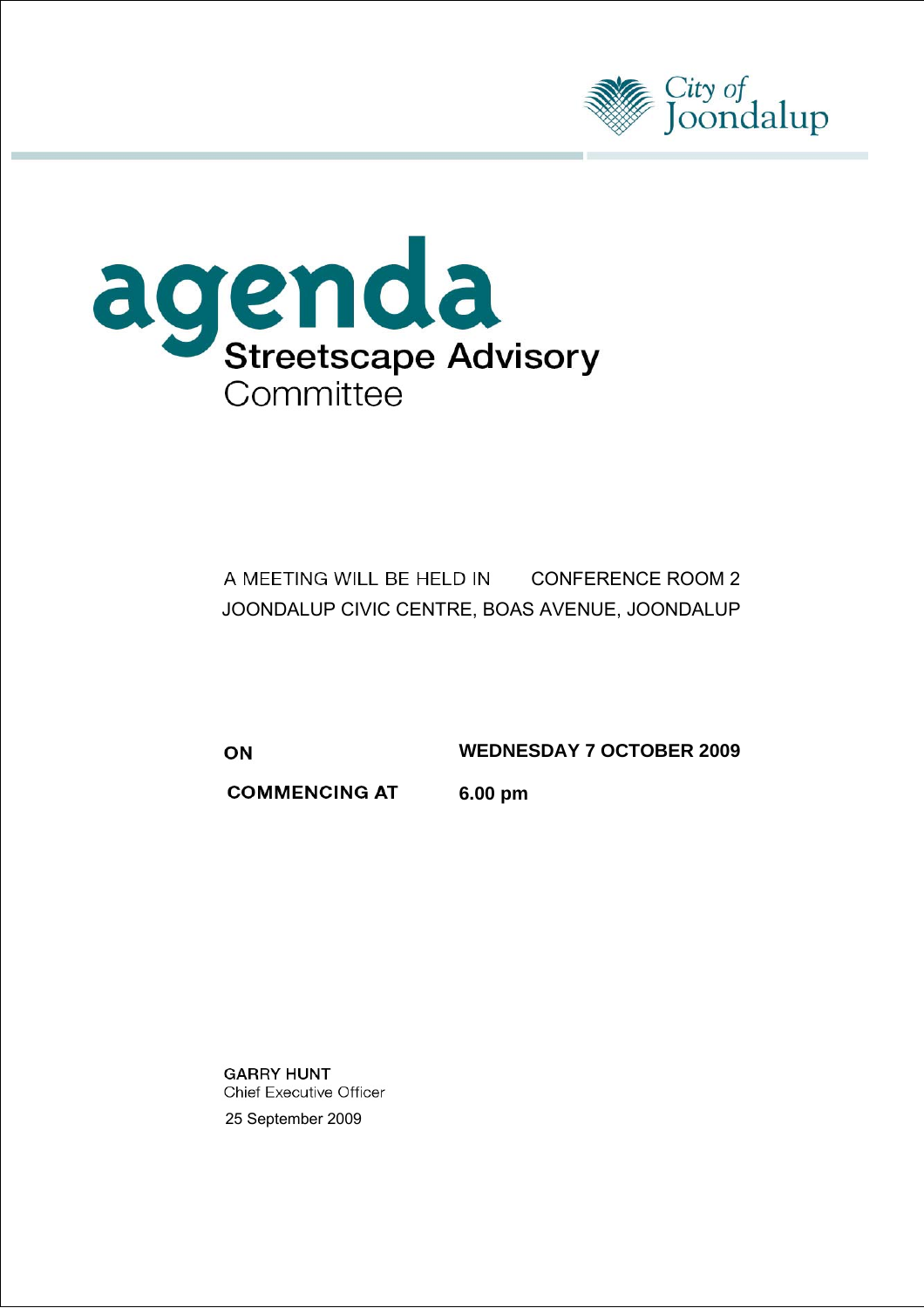# **TABLE OF CONTENTS**

| <b>Item No</b>    | <b>Title</b>                                                                   | Page No |
|-------------------|--------------------------------------------------------------------------------|---------|
|                   | Declaration of Opening                                                         | 3       |
|                   | Apologies/Leave of absence                                                     | 3       |
|                   | <b>Confirmation of Minutes</b>                                                 | 3       |
|                   | Announcements by the Presiding Person without discussion                       | 3       |
|                   | Declarations of Interest                                                       | 3       |
|                   | Identification of matters for which the meeting may sit behind<br>closed doors | 3       |
|                   | Petitions and deputations                                                      | 3       |
|                   | Reports                                                                        |         |
| Item 1            | Maintenance and Presentation of Public Access Ways                             | 4       |
| Item <sub>2</sub> | <b>City of Joondalup Street Trees</b>                                          | 10      |
|                   | Motions for which previous notice has been given                               | 18      |
|                   | Requests for Reports for Future Consideration                                  | 18      |
|                   | Closure                                                                        | 18      |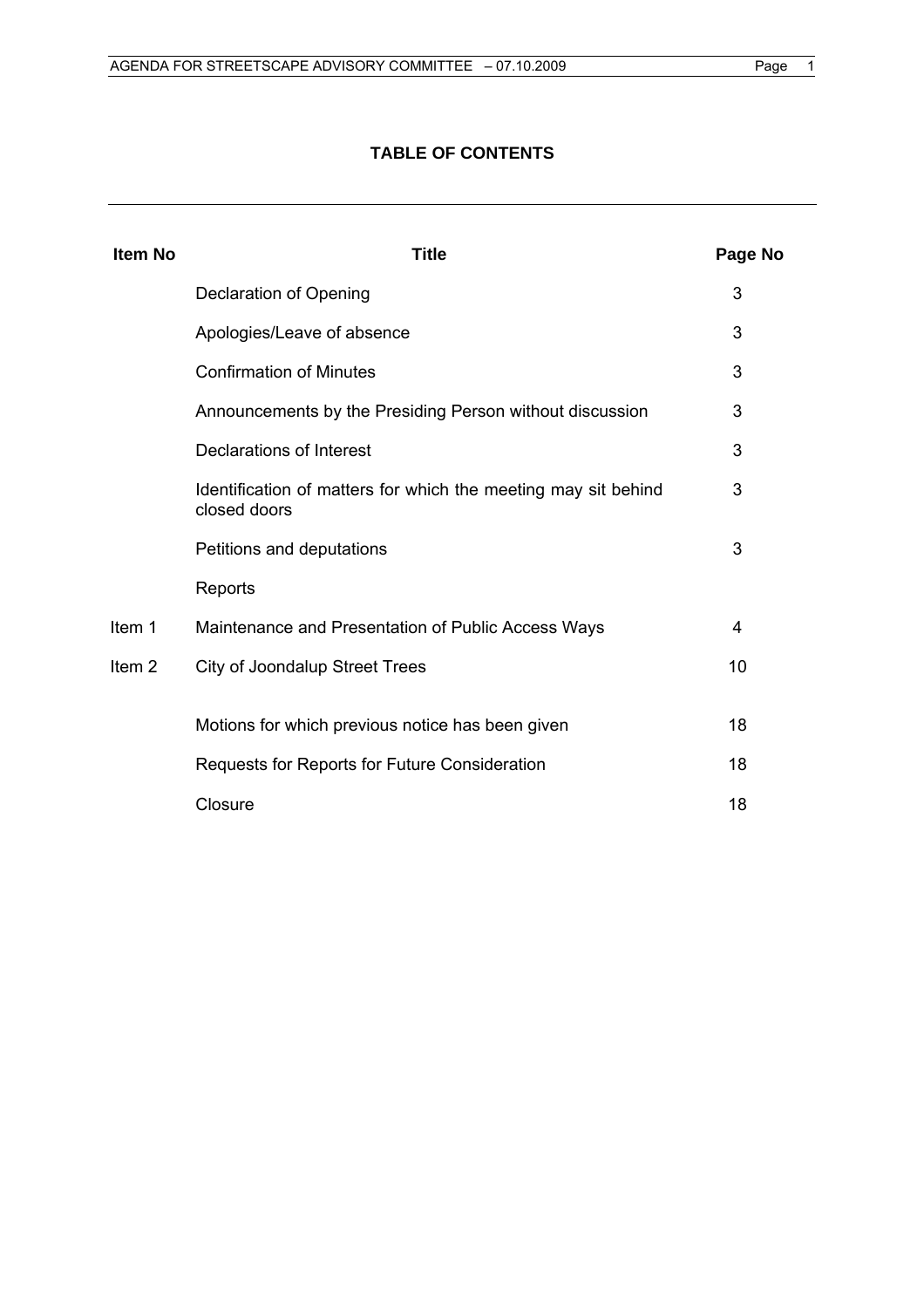# **CITY OF JOONDALUP**

Notice is hereby given that a meeting of the **STREETSCAPE ADVISORY COMMITTEE** will be held in Conference Room 2, Joondalup Civic Centre, Boas Avenue, Joondalup on **WEDNESDAY, 7 OCTOBER 2009** commencing at **6.00 pm** 

GARRY HUNT **Chief Executive Officer The Chief Executive Officer Joseph Activity Act 2006** 25 September 2009 Western Australia

# **AGENDA**

#### **Committee Members (12)**

| Cr Trona Young                     | <b>Presiding Person</b>         |
|------------------------------------|---------------------------------|
| Cr Mike Norman                     | <b>Deputy Presiding Person</b>  |
| Cr Brian Corr                      |                                 |
| Cr Kerry Hollywood                 |                                 |
| <b>Ms Christine Hamilton Prime</b> | <b>Community Representative</b> |
| Mr Des Lock                        | <b>Community Representative</b> |
| Mr Jason Royal                     | <b>Community Representative</b> |
| Ms Kathryn Muhlelsen               | <b>Community Representative</b> |
| Mr Kevin Burke                     | <b>Community Representative</b> |
| Mr Mark McPherson                  | <b>Community Representative</b> |
| Ms Yvonne McPherson                | <b>Community Representative</b> |
| Ms Penny Gilpin                    | <b>Community Representative</b> |

# *Quorum for meetings (6):*

*The quorum for a meeting is to be at least 50% of the number of offices (whether vacant or not) of member of the committee.* 

#### *Simple Majority:*

*A simple majority vote is to be more than 50% of those members present at the meeting.* 

#### *Absolute majority (7):*

*An absolute majority vote is to be more than 50% of the number of offices (whether vacant or not) of the committee.* 

#### *Casting vote:*

*In the event that the vote on a motion is tied, the presiding person must cast a second vote.*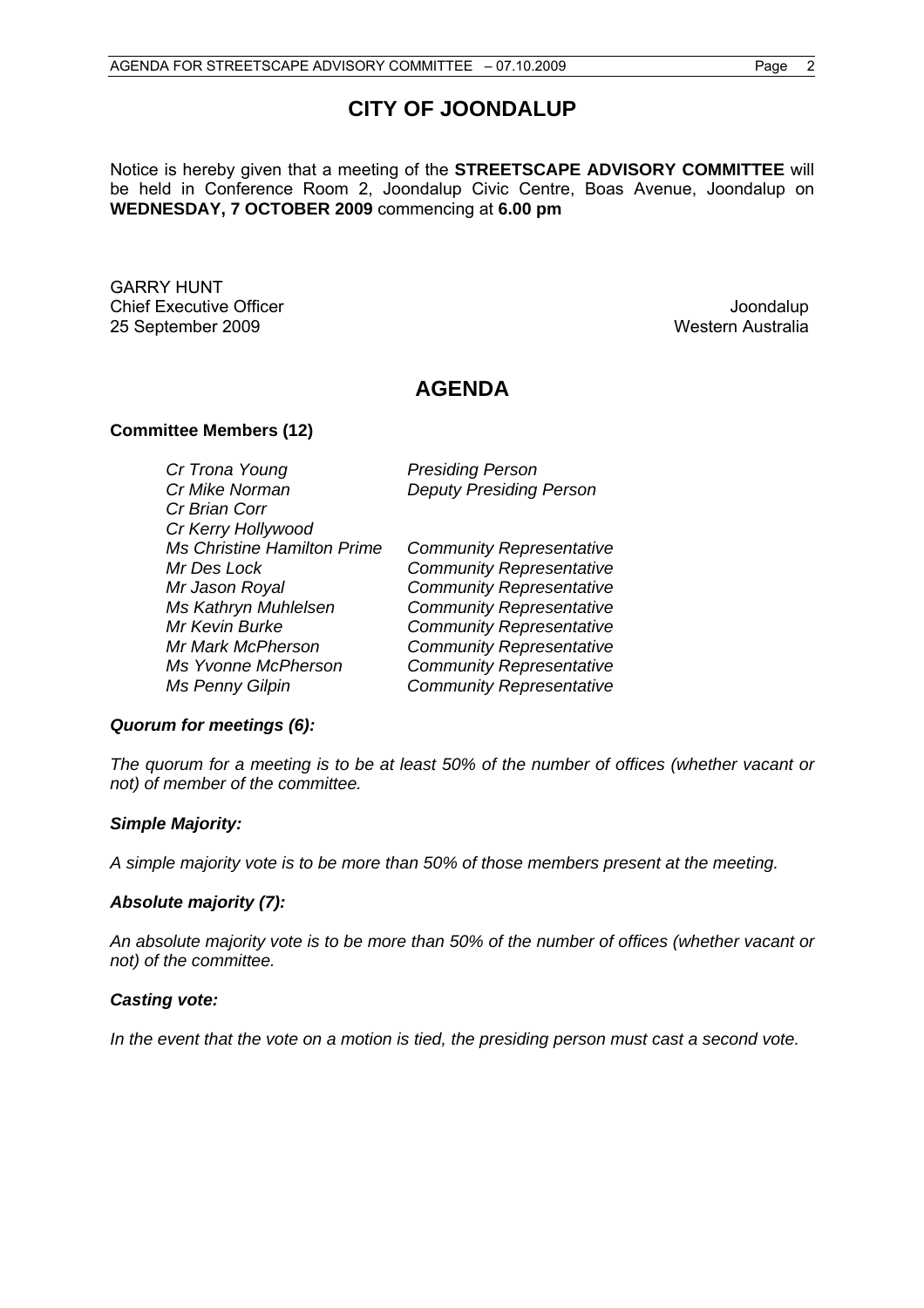#### <span id="page-3-0"></span>*Terms of Reference*

*To:* 

- *provide advice to the Council on local streetscape amenity such as street trees, verges, public access ways and medians;*
- *assist the Council with the establishment of themed planting on road reserves to bolster the identity of our neighbourhoods.*

## **DECLARATION OF OPENING**

#### **APOLOGIES/LEAVE OF ABSENCE**

#### **CONFIRMATION OF MINUTES**

MINUTES OF THE STREETSCAPE ADVISORY COMMITTEE HELD 16 JULY 2009

#### **RECOMMENDATION**

**That the minutes of the meeting of the Streetscape Advisory Committee held on 16 July 2009 be confirmed as a true and correct record, subject to:** 

#### **Correction**

That Mr Kevin Burke be listed as an attendee at the meeting.

#### **ANNOUNCEMENTS BY THE PRESIDING PERSON WITHOUT DISCUSSION**

# **DECLARATIONS OF INTEREST**

## **IDENTIFICATION OF MATTERS FOR WHICH THE MEETING MAY SIT BEHIND CLOSED DOORS**

**PETITIONS AND DEPUTATIONS** 

**REPORTS**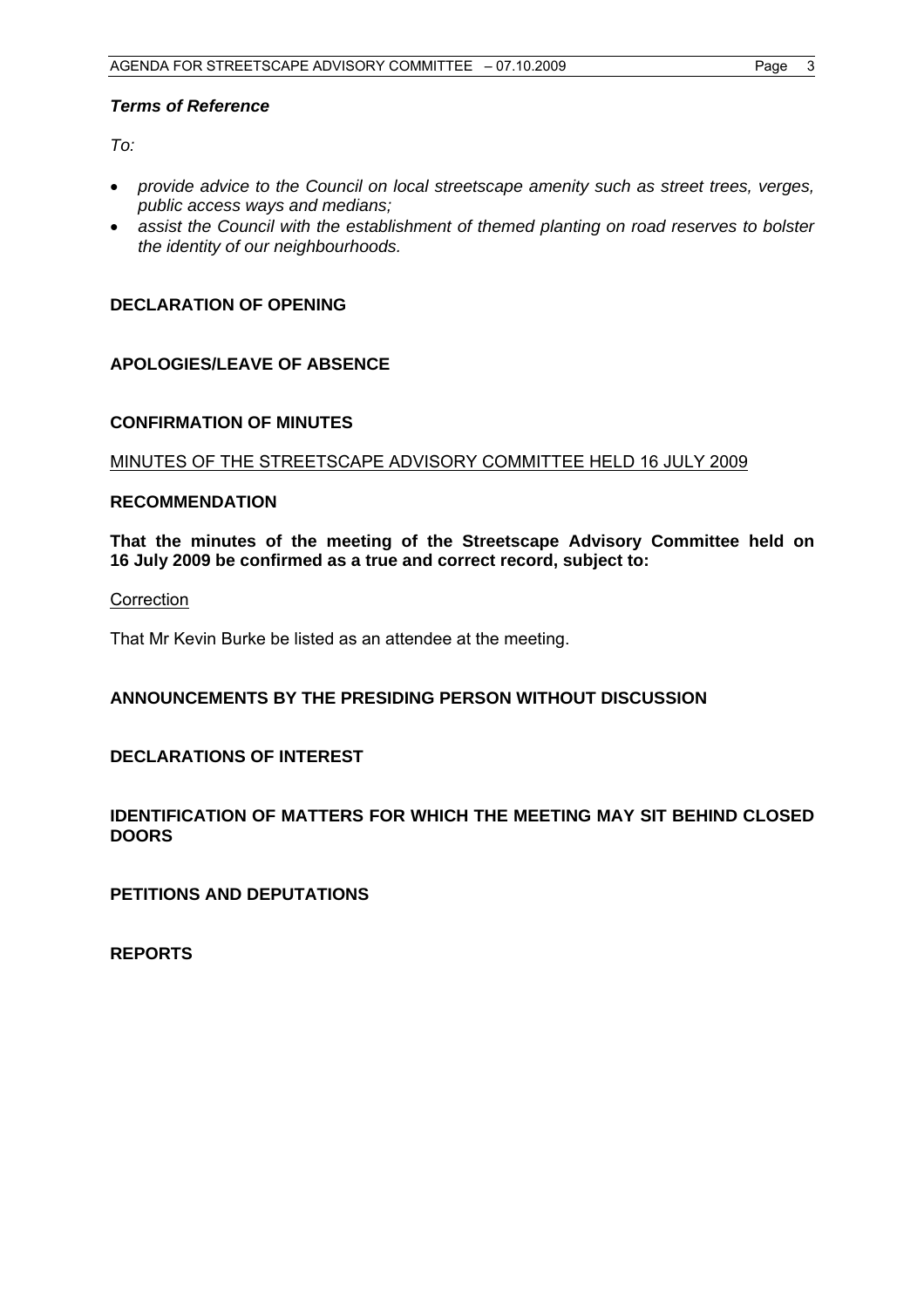# <span id="page-4-0"></span>**ITEM 1 MAINTENANCE AND PRESENTATION OF PUBLIC ACCESS WAYS**

**WARD:** All

**RESPONSIBLE** Mr Martyn Glover **DIRECTOR:** Infrastructure Services

**FILE NUMBER:** 100232, 52591

**ATTACHMENTS:** Nil.

#### **PURPOSE**

To review the City's current maintenance practices associated with Public Access Ways (PAWs), benchmark with industry standards, identify gaps within the service and provide any recommendations for service level improvement.

#### **EXECUTIVE SUMMARY**

There are 989 thoroughfares referred to as PAWs throughout the suburbs of the City of Joondalup.

This has recently been highlighted by the Streetscape Advisory Committee which requested that Council seek a report relating to the maintenance and presentation of PAWs throughout the City.

Maintenance and presentation of PAWs is currently limited to existing service levels that can be delivered by the resources available to the City. This currently consists of two work crews with a vehicle assigned to each crew.

Background information for the report includes benchmarking with similar local authorities.

*It is recommended that the Streetscape Advisory Committee NOTES the report on Maintenance and Presentation of Public Access Ways.* 

#### **BACKGROUND**

It was resolved at the Ordinary Meeting of 18 August 2009 that Council:

*"Supports the Streetscape Advisory Committee's request for the Council to seek a report from the Chief Executive Officer relating to the maintenance and presentation of public access ways."* 

There are 989 thoroughfares referred to as PAWs throughout the suburbs of the City of Joondalup. The PAWs are throughout the suburbs with the majority located in the older suburbs of the City as demonstrated in Figure 1 below: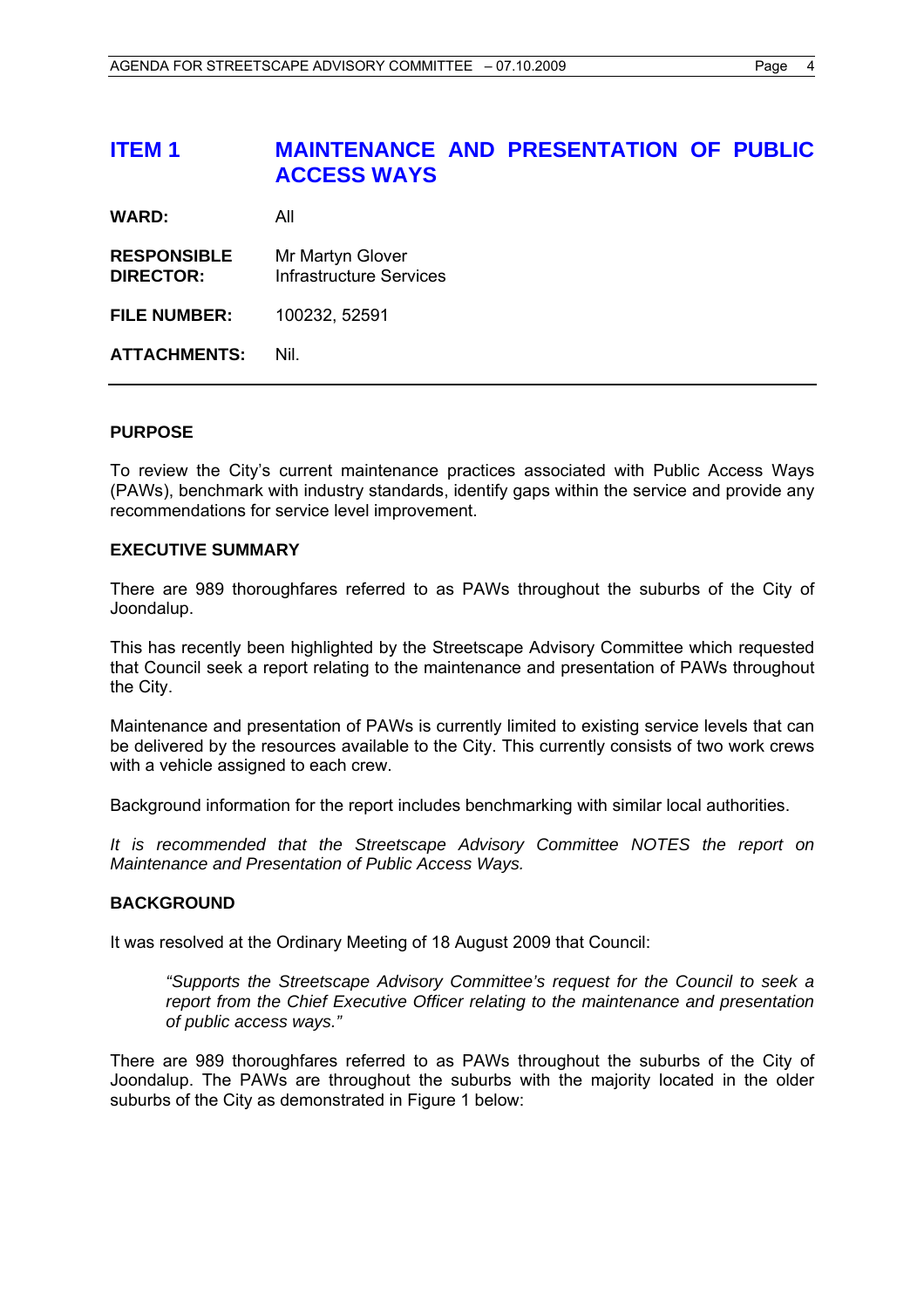

#### **Figure 1**

The highest numbers of PAWs are located in the suburbs of Duncraig (123), Kingsley (89), Heathridge (83), and Padbury (81). Suburbs with the lowest number of PAWs include Iluka (0), Burns Beach (2), Marmion (14) and Kinross (14).

PAWs are atypical of subdivision design during the 70s, 80s and 90s to provide pedestrian access connectivity through the development between culs-de-sac. In more recent years these reserve have been less popular due to their association with antisocial behaviour. This has been supported by the reintroduction of grid style subdivisions in accordance with the Liveable Neighbourhoods document.

PAWs are generally paved sections of pedestrian thoroughfares linking streets, running between properties. They are typically 3m wide, fence to fence, with a 1.2m wide, asphalt or concrete footpath running down the middle of the reserve. On either side of the footpath is a verge area which is generally vegetated with grass, native plants and / or weeds.

The maintenance service for PAWs is currently carried out by two crews with one crew responsible for scheduled maintenance and the other for reactive maintenance. Scheduled maintenance is planned work carried out on a suburb by suburb basis, whereas reactive work consists of unplanned requested works from various stakeholders including residents and Elected Members.

Records of work requests received between July 2008 and June 2009 indicate that the City receives 350 requests which equates to approximately seven requests per week. The types of requests are listed in Figure 2 below: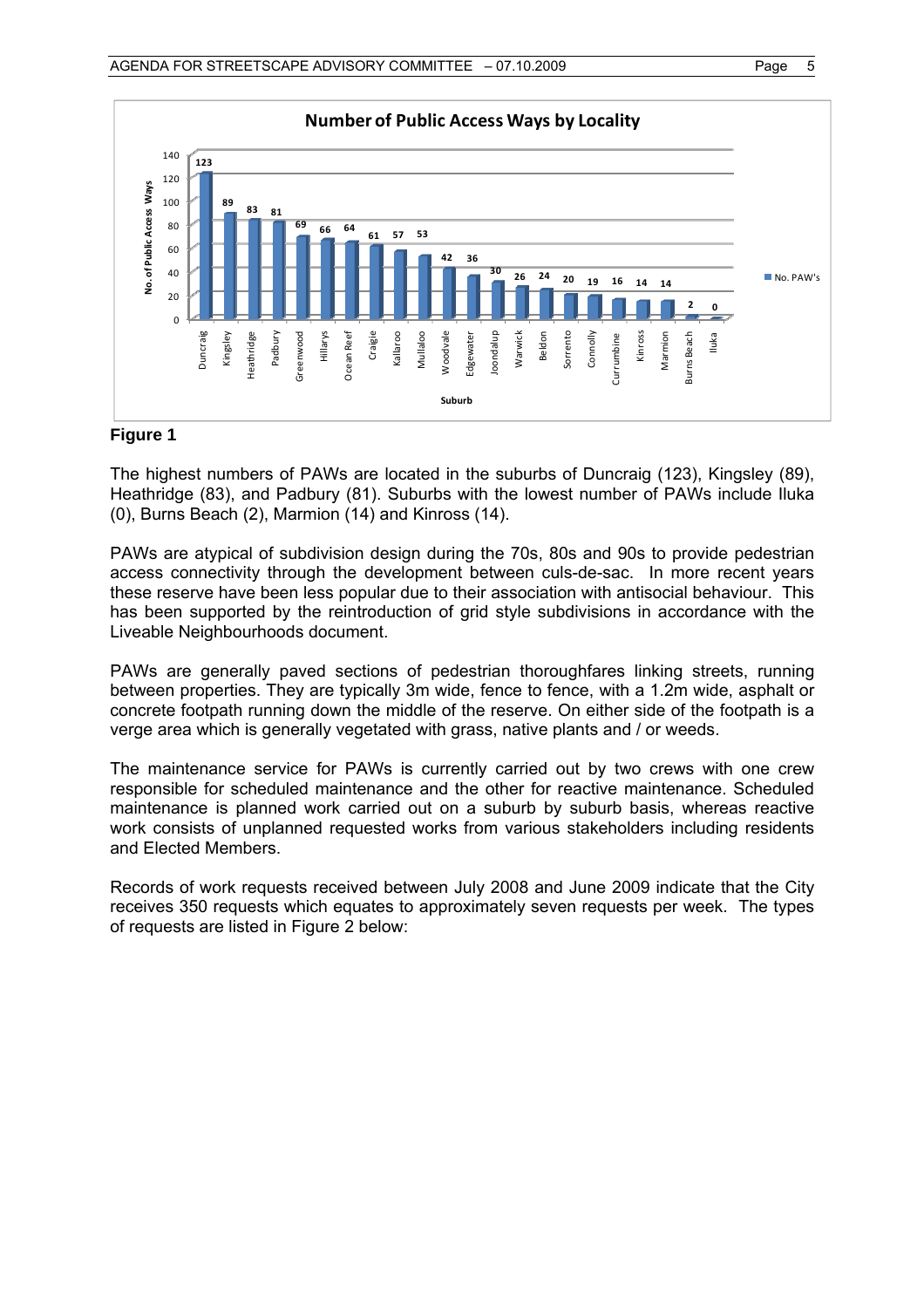



# **DETAILS**

#### **Current Works Practices**

Maintenance crews are equipped with the necessary plant and equipment to carry out the following maintenance activities:

• Weed control

Weeds are evident in most PAWs. The current practice is to control weeds by brush cutting and mowing.

• Pruning of vegetation

Overhanging vegetation occurs in the majority of PAWs. The current practice is to trim or cut back vegetation to the boundary line with hedge trimmers, chain saws and pole saws.

Verge maintenance (structural)

Stabilisation of verges is required where wash-a-ways are experienced during heavy rainfall. These occur on those PAWs that have steep grades or cross falls.

• Rubbish/vegetation removal

Rubbish removed from PAWs includes prunings, some of which is dumped, often over the fence from neighbouring properties.

• Weed spray

The City does not currently spray weeds in PAWs due to the cancellation of the contractor spraying service and the introduction of the new day labour service. It is envisaged that this new service could be introduced in the future, though subject to a review of service level requirements.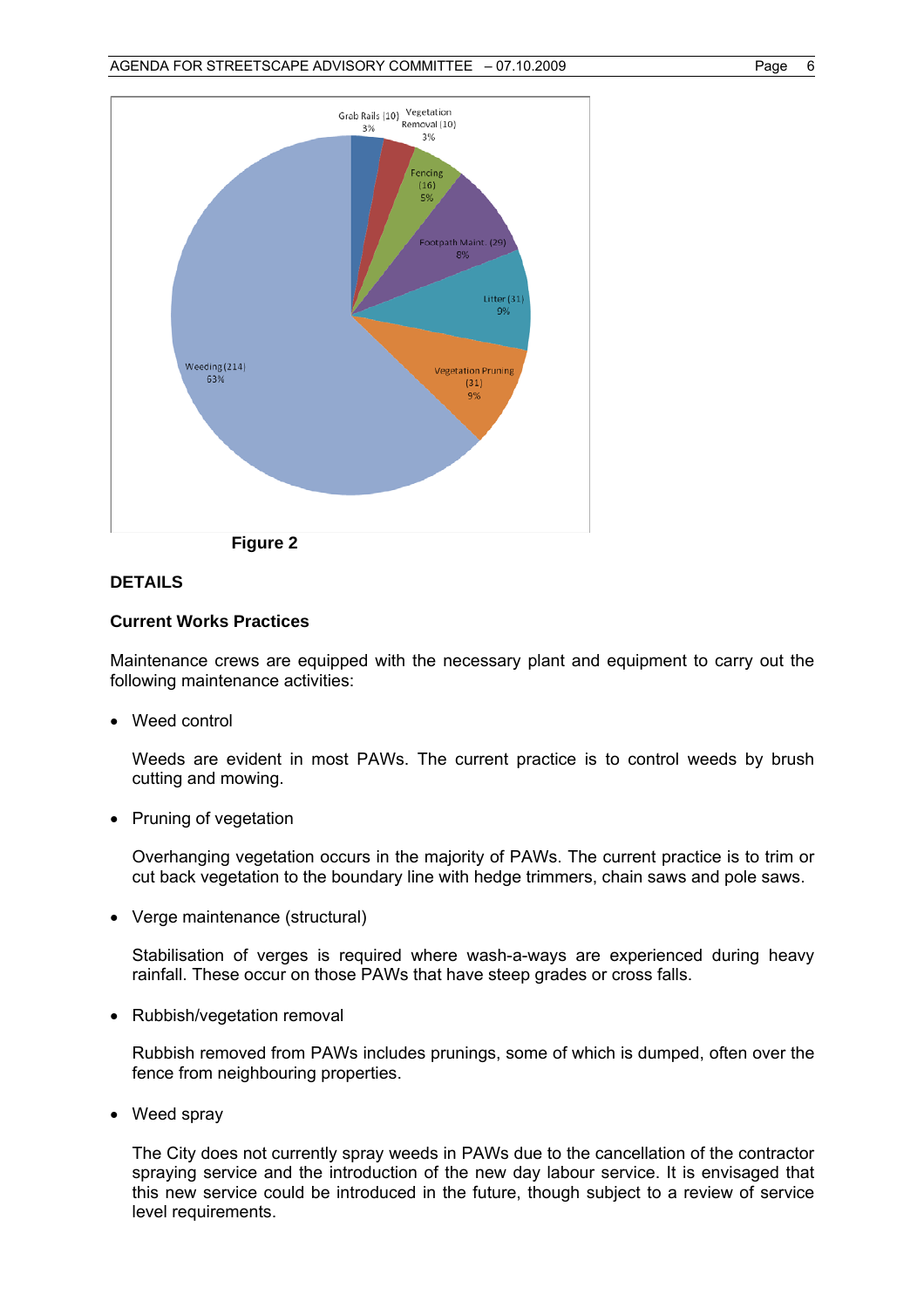Consideration was given to how the City's maintenance practices compared to other similar local authorities. Local authorities contacted were the City of Stirling, City of Melville and City of Wanneroo.

The local governments contacted were regarded as being of a similar size, age of development and having similar operational practices. The method of comparison is staff per number of PAWs because this was the only common data available. The City of Joondalup has the largest number of PAWs as demonstrated in Figure 3 below:



Figure 3

The City of Joondalup also has the largest dedicated work group for PAWs however in terms of full time equivalent staff per PAW, it has the second greatest number of PAWs. This is detailed in the table below:

|                           |                          | <b>Resources</b>            |                         |                     | <b>Maintenance Type</b> |               |  |  |
|---------------------------|--------------------------|-----------------------------|-------------------------|---------------------|-------------------------|---------------|--|--|
| Local<br><b>Authority</b> | No.<br>οf<br><b>PAWs</b> | FTE's<br>(100% in<br>PAW's) | <b>PAW's</b><br>per FTE | <b>Vehicle Type</b> | Reactive (%)            | Scheduled (%) |  |  |
| Joondalup                 | 989                      | 4                           | 247                     | 2 x dual cab truck  | 75                      | 25            |  |  |
| Wanneroo                  | 250                      |                             | 250                     | 1 x dual cab truck  | 100                     | $\Omega$      |  |  |
| Stirling                  | 200                      | 1.1                         | 182                     | 1 x dual cab ute    | 100                     | $\Omega$      |  |  |
| Melville                  | 300                      | 1.75                        | 171                     | utes & trucks       | 0                       | 100           |  |  |

The City of Melville was the only local authority to have its maintenance program scheduled and its service level has inspections fortnightly, and scheduled maintenance twice a year and spraying twice a year.

The City of Joondalup in comparison prescribes to the following service level:

- Inspections on demand
- Scheduled maintenance once every 18 months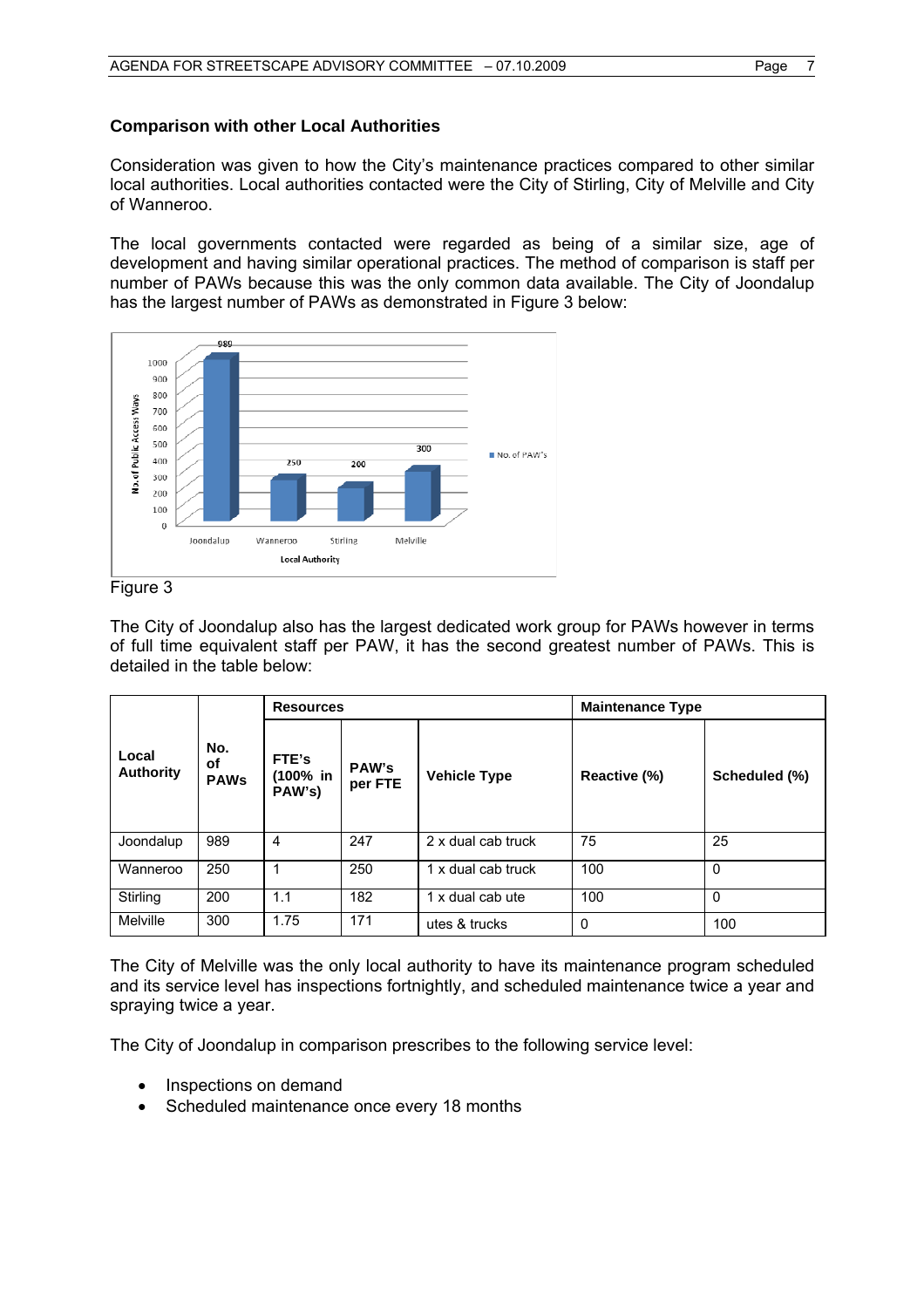#### **Issues and options considered**

#### Status Quo

This option limits scheduled maintenance to once every 18 months as a minimum plus attendance to all community requests.

#### Mowing Service Increase

If the City continues with mowing only, it would be expected that between two and three visits would be required to manage the vegetation.

#### Metropolitan Perth Standard

This option, which is generally acceptable in the metropolitan area Councils, involves one visit per year including mowing and / or weed spray.

#### Preferred Joondalup Standard

The administration's suggested service level is a minimum of one visit per year using mowing and / or weedspraying techniques as required plus attendance to all community requests. It would be anticipated that the community requests would reduce over time as the schedules are refined.

#### **Legislation/Strategic Plan/Policy Implications**

#### **Legislation:**

*Local Government Act 1995 (Part 3, Division 2, Section 3.52* – Refers to public access to be maintained and plans kept

*Local Government and public property law 1999 (Part 8)* – Activities in thoroughfares

#### **Strategic Plan**

Not applicable

**Policy** 

Not applicable

#### **Risk Management considerations:**

PAWs serve as thoroughfares for a variety of traffic including pedestrians and bicycles, therefore to minimise the City's exposure to public liability, the pavements and verges within the boundaries should be maintained to an acceptable standard. The issue is whether the current service level is an acceptable standard.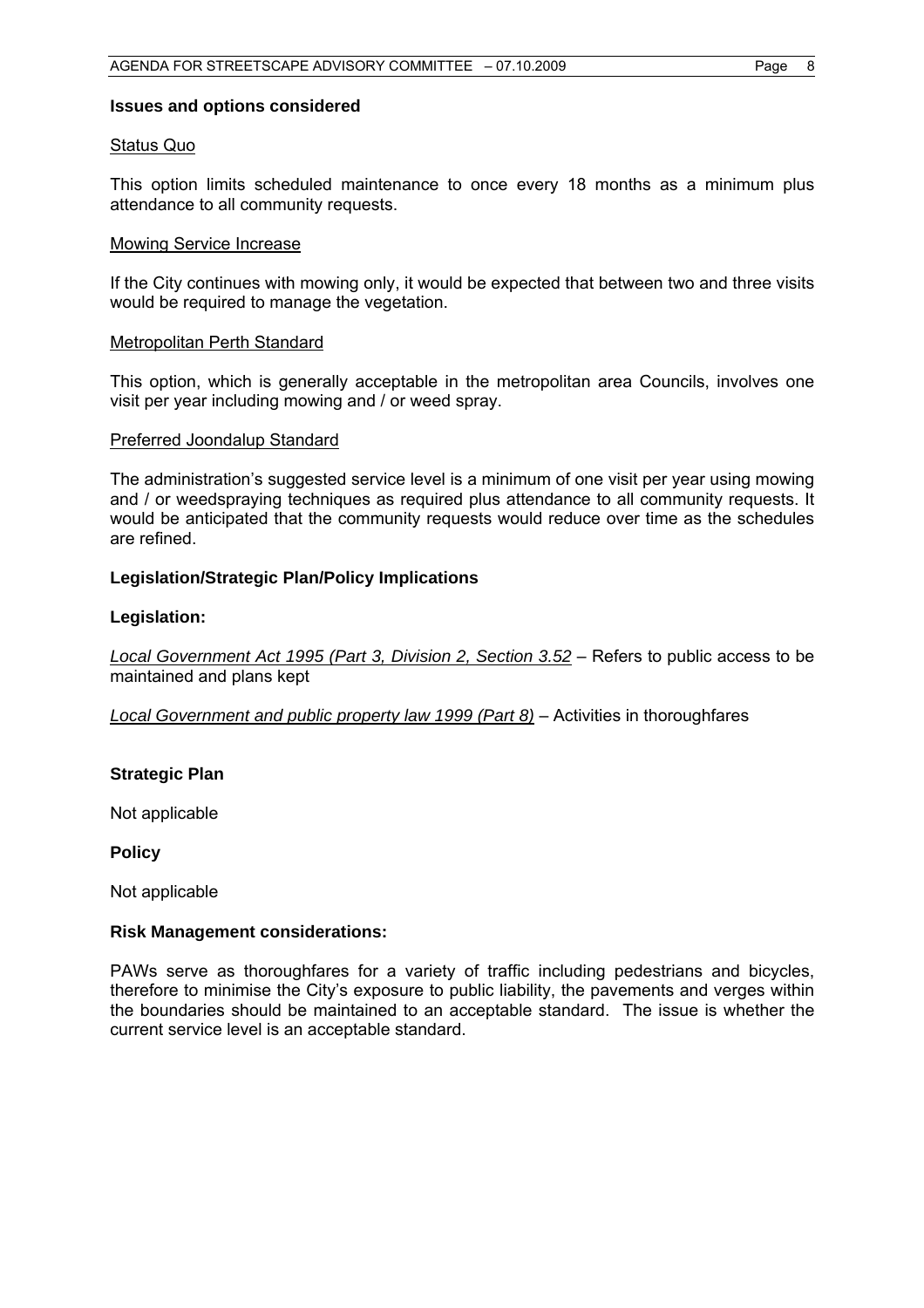#### **Financial/Budget Implications:**

The 2009/10 Budget and Year to Date expenditure are as shown below:

| <b>Budget Amount:</b> | \$202,000 |
|-----------------------|-----------|
| <b>YTD Amount:</b>    | \$39,000  |

#### **Regional Significance:**

Not applicable

#### **Sustainability implications:**

Maintaining PAWs to the highest possible standard ensures future access sustainability for a variety of traffic including pedestrians and bicycles.

#### **Consultation:**

The City has consulted with the Cities of Stirling, Melville and Wanneroo.

#### **COMMENT**

The current service level for PAWs is similar to that of other local governments and could be considered as the acceptable minimum. The reintroduction of weedspraying to the service will reduce the number of visits required for each PAW. The City is currently considering the provisional weedspray equipment for the PAW vehicles so that the current mowing staff can apply the herbicide chemicals as part of their service. This service is one of many provided to the community and consequently is subject to the same budgetary pressure and prioritisation process each year.

It is intended that this service, like all maintenance services, be reviewed by the Council as part of the annual budgetary process in 2010/11.

#### **VOTING REQUIREMENTS**

Simple Majority

#### **RECOMMENDATION**

**It is recommended that the Streetscape Advisory Committee NOTES the report on Maintenance and Presentation of Public Access Ways.**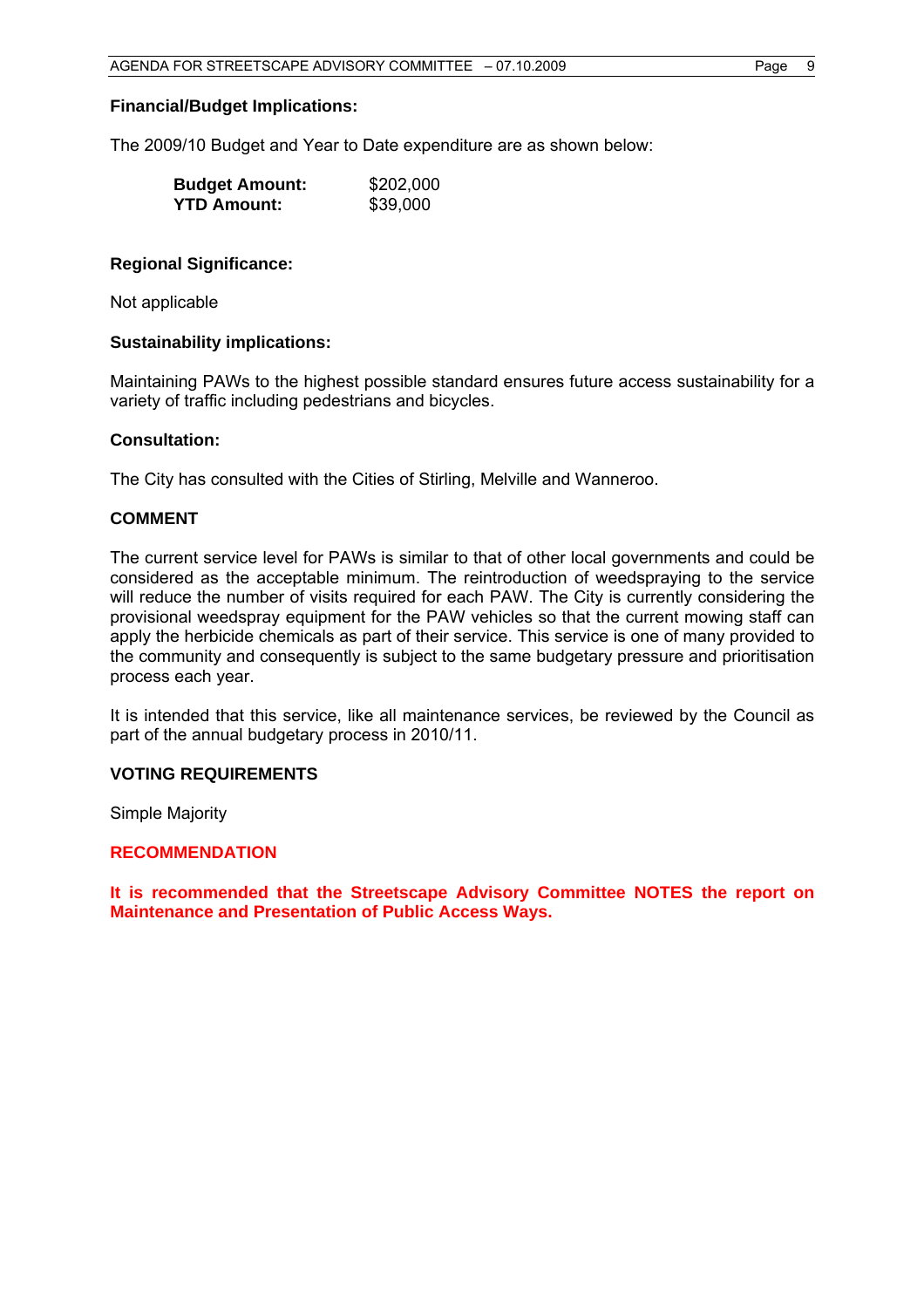# <span id="page-10-0"></span>**ITEM 2 CITY OF JOONDALUP STREET TREES**

| WARD:                                  | All                                                                                                                                                                                            |
|----------------------------------------|------------------------------------------------------------------------------------------------------------------------------------------------------------------------------------------------|
| <b>RESPONSIBLE</b><br><b>DIRECTOR:</b> | Mr Martyn Glover<br><b>Infrastructure Services</b>                                                                                                                                             |
| <b>FILE NUMBER:</b>                    | 02767                                                                                                                                                                                          |
| <b>ATTACHMENTS:</b>                    | Attachment 1 Species Lists from other local governments.<br>Attachment 2 City of Joondalup current preferred street tree planting<br>list.<br>Attachment 3 Recommended additional tree species |

## **PURPOSE**

To report on additional tree species suitable for median island and verge planting in the City of Joondalup that can be included in the City's preferred street tree species list.

#### **EXECUTIVE SUMMARY**

The purpose of this report is to identify additional tree species that may be suitable for planting on the City's verge and median islands and can be included on the current preferred street tree species list.

There are many considerations when selecting an appropriate tree to be used in the urban environment. All tree planting should be conducted with consideration as to how the tree will fit into its environment once established. It requires a planned approach with a clear outcome of the desired effect the tree is to have once it has reached maturity. This could involve a feature tree within a roundabout, a 'boulevard' setting, a themed streetscape, residential verges and precinct plantings. Unplanned planting of trees in areas which are not suited to the chosen species may lead to future costs and maintenance issues.

In considering future street tree plantings and appropriate species the City must plan with forethought and direction.

Although local species would be preferred for future plantings many are not suitable for residential or commercial verges and would struggle in the urban environment. However there is a place for natives, introduced evergreen and deciduous tree species. When planting trees within road reserves solar access must be considered and in some situations a deciduous species may be the preferable option as it allows winter sun into homes and offers protection from the hot summer sun.

Street tree trials are predominantly carried out in Eastern Australia which can provide misleading information about the trees as the climatic conditions vary greatly to those in the Perth region. What thrives in Eastern Australia will not necessarily thrive here in the West. By conducting trials within the Joondalup area, the City will be able to monitor a particular species performance in the local area and therefore obtain accurate information on species performance and suitability. This will also develop an urban forest unique to the City of Joondalup.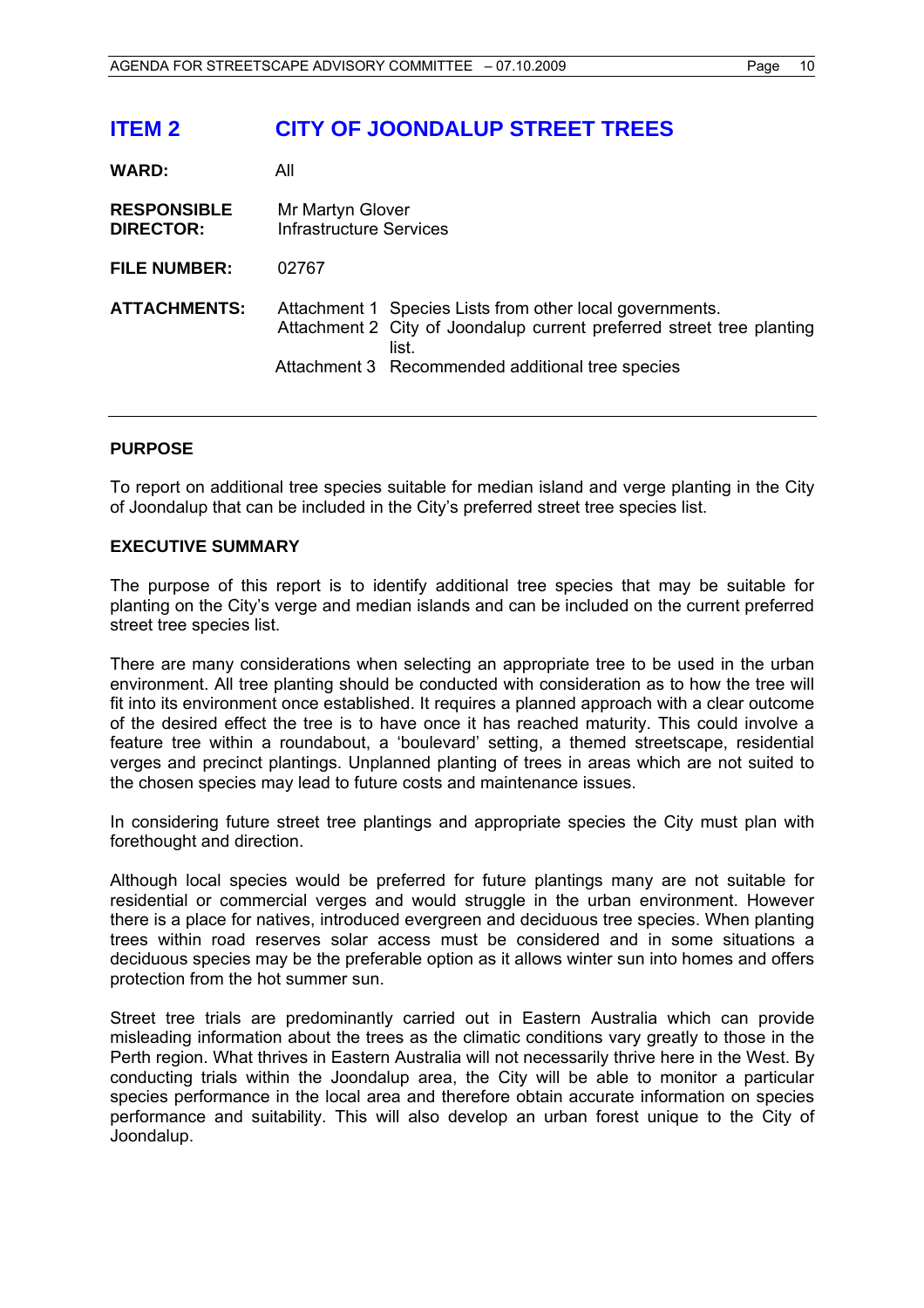In researching alternative street tree species for the City of Joondalup, reference was made to the preferred planting lists from the City of Belmont, City of Subiaco, City of South Perth, City of Wanneroo and the City of Fremantle. (See attachment 1). Several other local governments were also contacted but did not use a formalised species list.

*It is recommended that the Streetscape Advisory Committee:* 

- *1 ENDORSES the current and recommended preferred street tree species;*
- *2 NOTES that there is a planned approach to tree planting and species selection within the City of Joondalup;*
- *3 NOTES that the City is developing an over arching methodology for how existing trees are cared for, maintained and dealt with in development applications;*
- *4 CONSIDERS carrying out street tree trials to investigate alternative street tree species.*

# **BACKGROUND**

The Streetscape Advisory Committee was established to provide advice to the Council on local streetscape amenity such as street trees, verges, public access ways and medians. Its role also includes assisting the Council with the establishment of themed planting on road reserves to bolster the amenity of the City's neighbourhoods.

The Committee membership comprises four Elected Members and eight Community Representatives.

Council at its Ordinary Meeting of 18 August 2009 resolved the following:

*"That Council supports the Streetscape Advisory Committee's request for the Council to seek a report from the Chief Executive Officer on the street tree species available for planting in the City of Joondalup, including both exotic and native species."* 

#### **DETAILS**

Street trees provide a range of benefits within the urban environment and are crucial for the shaping of the City's landscape. One of the key objectives in planting trees is selecting a species of tree that is appropriate to local environmental conditions and the constraints of the planting location. This selection process aims to ensure that trees make positive contributions to environmental amenity and any negative features are minimised.

When planting trees a planned approach with a clear outcome of the desired effect the tree is to have must be considered. This could be a feature tree within a roundabout, the 'boulevard' or avenue effect of canopies joining over the road reserve or a simple themed streetscape.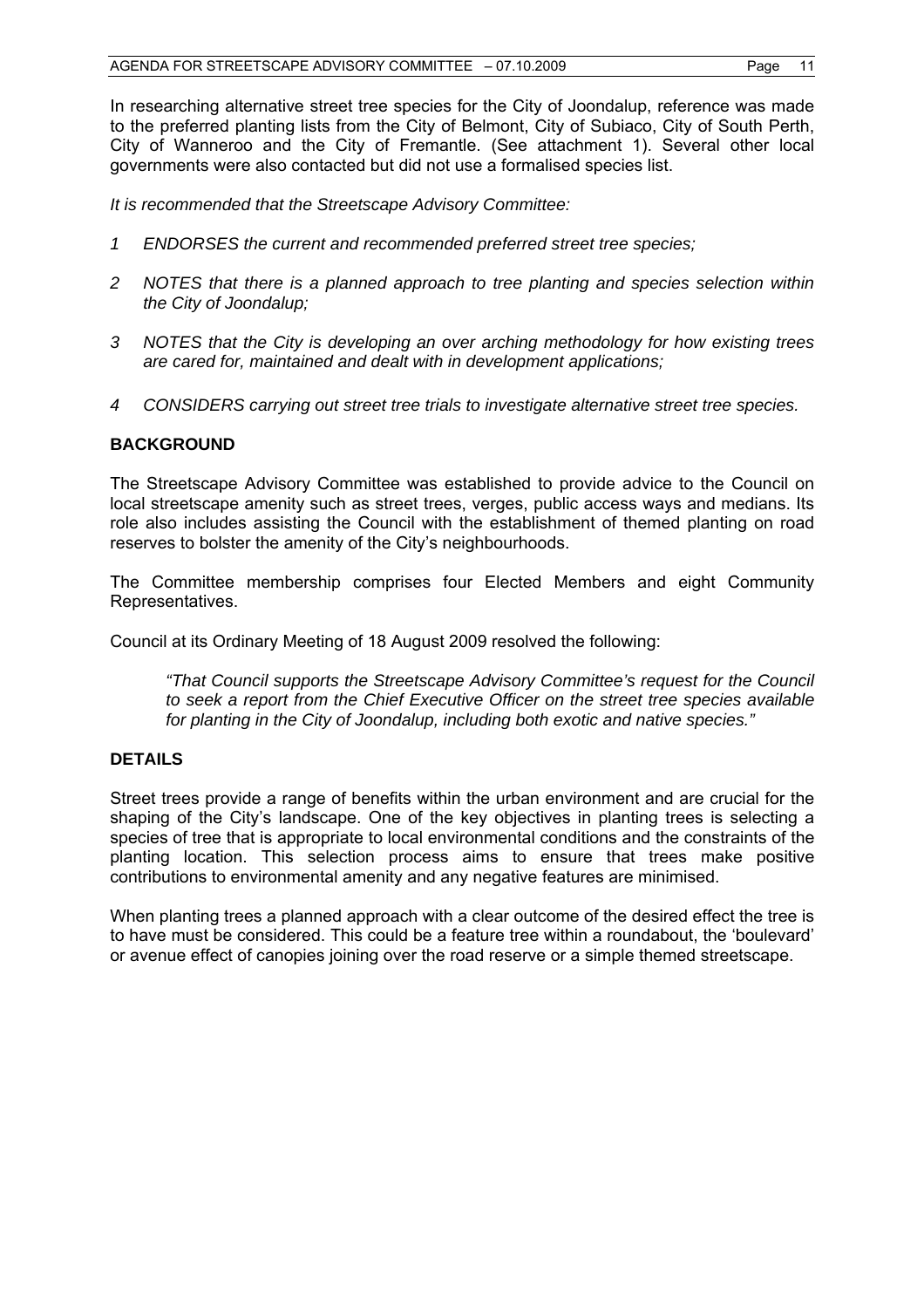When careful planning of street tree selection occurs and the tree is allowed to mature the benefit to the local environment is substantial as highlighted below:

- Trees assist in reducing household heating and cooling costs
- Trees assist in reducing reduce heat emanating from roads, paving and houses
- Trees intercept storm water run off reducing the possibility of flooding
- Air quality is improved by trees as they absorb carbon dioxide and many air born pollutants
- Create valuable habitat for fauna

### **Issues to be considered:**

With all future street tree plantings appropriate species must be selected with forethought and direction. The City needs to anticipate what the desired effect of the future plantings are to achieve. Situations such as; are the trees to be planted on small residential verges, large tree lined avenues and amenity planting need to be considered. All tree plantings need to be looked at as a long term asset and investment, for the resident, visitor and for future generations.

Although local species would be the preferred choice for future plantings many are not suitable for residential or commercial verges and do not thrive in the urban environment, therefore exotic species need to be considered. Many streets in Joondalup and across Australia are planted with exotics and have proven to be very successful.

When selecting tree species that will be located near infrastructure such as footpaths and roads, trees with invasive root system or trees that are prone to limb failure are to be avoided. The benefit of an expanded tree selection list allows the City to avoid planting species which are not suitable for a particular area and therefore minimise the possibility of future maintenance problems.

When planting trees within road reserves solar access must be considered. In many situations a deciduous species may be preferable as it allows sunlight into homes during the winter and filters sunlight during the summer.

There is no perfect street tree, however if the City selects the appropriate tree for the appropriate location and ensures all necessary measures both above and below ground are taken into account at the planting stage, there is every chance that the tree will develop successfully.

# **Availability**

An important factor when selecting street trees is the availability and quality of the required species from local nurseries. Lack of quality stock is an ongoing issue and one the City has contended with on many landscaping projects and ongoing maintenance.

# **Trials**

To ensure the City is looking at all available options with regard to tree species selection it is recommended that the City carry out trials to investigate alternative street tree species. If successful these trees are then added to the preferred species list. Street tree trials in Australia have been predominantly carried out in Eastern Australia which can provide misleading information about the trees as the climatic conditions vary greatly to those in the Perth region. Perth has unique environmental conditions such as extremely poor soils, strong winds, changing weather patterns and decreasing rainfall which all impact the ability of tree species performance. By conducting trials within the Joondalup area, the City will be able to monitor a particular species performance in the local area and therefore obtain accurate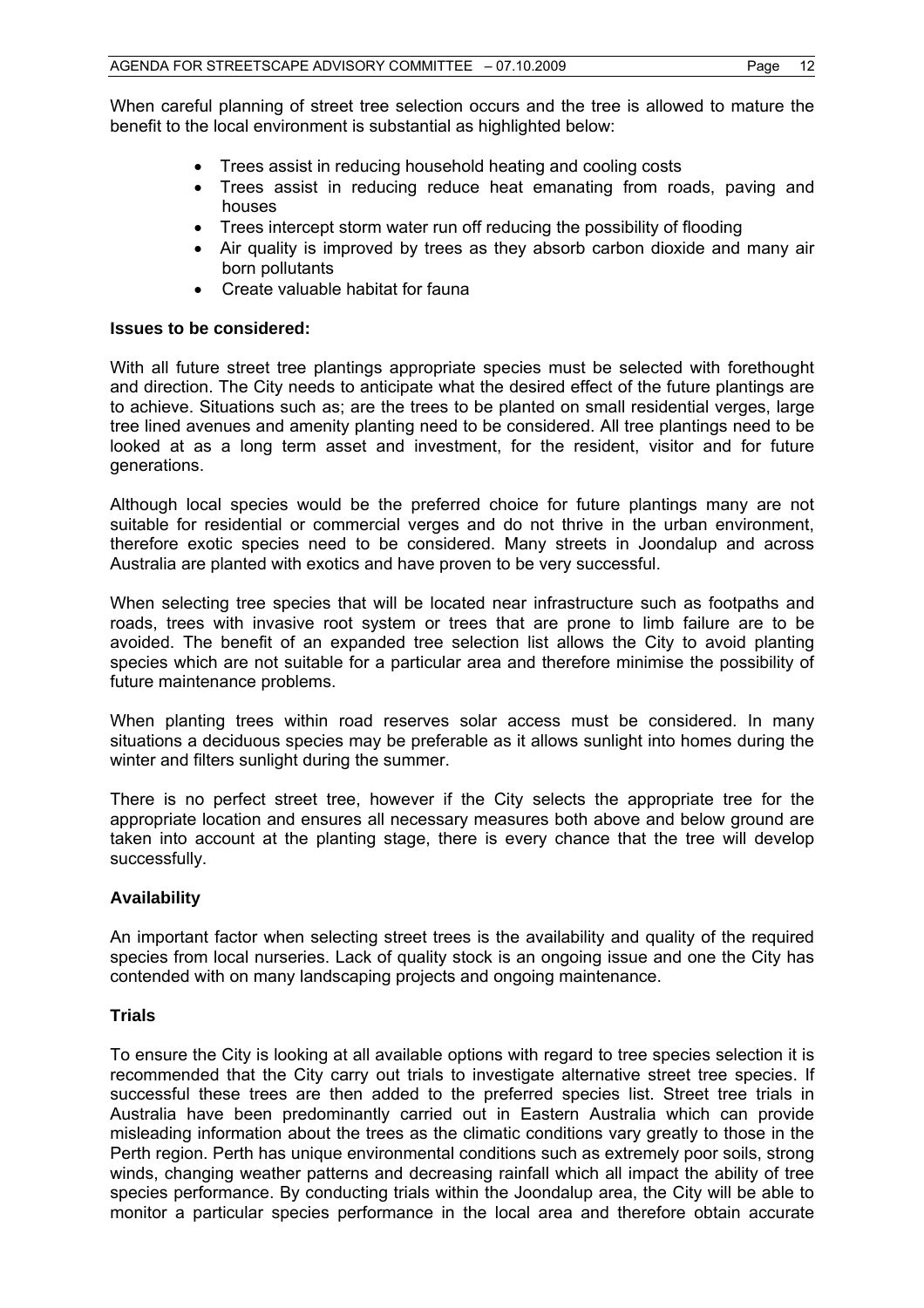information on species performance and suitability. This will also develop an urban forest unique to the City of Joondalup

## **Current Species List**

The City of Joondalup's current street tree species list has been utilised for a number of years and is similar to tree species planting throughout Perth's local governments. All of the species on the City's current list feature on the lists obtained from the City of Belmont, City of Subiaco, City of South Perth, City of Wanneroo and the City of Fremantle.

The City of Joondalup's current preferred species list is as seen in the below table, see Attachment 2 for descriptions and photographs:

| <b>Botanical Name</b>                     | <b>Common Name</b><br>WA Peppermint / Willow   | Height range (m)<br>$6 - 10$ | under<br>for<br>power lines<br>Suitable | Coastal<br>tor<br>Suitable<br><b>Areas</b> | Not Suitable for Near<br>Bush Land Areas | <b>Australian Native</b> | Australian<br>Western<br>Native | Deciduous | large verges<br>consultation<br>City<br>tor<br>and in<br>with the (<br>Only |
|-------------------------------------------|------------------------------------------------|------------------------------|-----------------------------------------|--------------------------------------------|------------------------------------------|--------------------------|---------------------------------|-----------|-----------------------------------------------------------------------------|
| Agonis flexuosa                           | Myrtle                                         |                              |                                         | $\sqrt{}$                                  | $\sqrt{ }$                               |                          | $\sqrt{}$                       |           |                                                                             |
| Angophora costata                         | Smooth<br><b>Bark</b><br>Apple<br>Myrtle       | $15 - 20$                    |                                         |                                            |                                          | $\sqrt{ }$               |                                 |           |                                                                             |
| Callistemon<br>'Kings                     |                                                | $\overline{4}$               |                                         |                                            |                                          |                          |                                 |           |                                                                             |
| Park Special'                             | <b>Bottle Brush</b>                            | $10 - 15$                    | $\sqrt{}$                               | $\sqrt{}$                                  |                                          | $\sqrt{}$                |                                 |           |                                                                             |
| Corymbia ficifolia                        | WA Red Flowering Gum                           |                              |                                         |                                            |                                          |                          | $\sqrt{}$                       |           |                                                                             |
| Delonix regia                             | Poinciana                                      | $8 - 15$                     |                                         |                                            |                                          |                          |                                 | $\sqrt{}$ |                                                                             |
| Eucalyptus<br>gomphocephala*              | Tuart                                          | $20 - 40$                    |                                         | $\sqrt{}$                                  |                                          |                          | $\sqrt{}$                       |           | V                                                                           |
| Eucalyptus nicholii                       | <b>Black</b><br>Narrow<br>Leaved<br>Peppermint | $10 - 20$                    |                                         |                                            |                                          | V                        |                                 |           |                                                                             |
| Eucalyptus sideroxylon<br>rosea           | Pink Flowering Ironbark                        | $10 - 15$                    |                                         |                                            |                                          | $\mathcal{N}$            |                                 |           |                                                                             |
| Eucalyptus torquata                       | Coral Gum                                      | $3 - 7$                      | N                                       |                                            |                                          |                          | $\sqrt{}$                       |           |                                                                             |
| Gleditsia<br>tricanthos<br>'Shade Master' | Honey Locust                                   | $10 - 15$                    |                                         |                                            | $\sqrt{ }$                               |                          |                                 | $\sqrt{}$ |                                                                             |
| Jacaranda mimosifolia                     | Jacaranda                                      | $10 - 15$                    |                                         |                                            | $\sqrt{}$                                |                          |                                 | $\sqrt{}$ |                                                                             |
| Melaleuca cuticularis                     | Salt Paper Bark / White<br>Paper Bark          | $3 - 7$                      | V                                       | $\sqrt{}$                                  | $\sqrt{}$                                |                          | $\sqrt{}$                       |           |                                                                             |
| Melaleuca lanceolata                      | Rottnest Tea Tree                              | $3 - 8$                      | N                                       | $\sqrt{}$                                  | $\sqrt{}$                                |                          | $\sqrt{}$                       |           |                                                                             |
| Sapium sebiferum                          | <b>Chinese Tallow</b>                          | $5 - 7$                      |                                         |                                            |                                          |                          |                                 | √         |                                                                             |

# **Alternative Species List**

In researching alternative street trees for the City of Joondalup, species lists from the City of Belmont, City of Subiaco, City of South Perth, City of Wanneroo and the City of Fremantle were investigated (See attachment 1). Street trees from these authorities that were not on the City's current species list were examined to determine if they could be added as suitable alternatives. After examining these lists, consulting with local arboriculturalists and taking into consideration the unique local conditions in Joondalup, additional tree species have been recommended to be included in the City's preferred tree species planting list.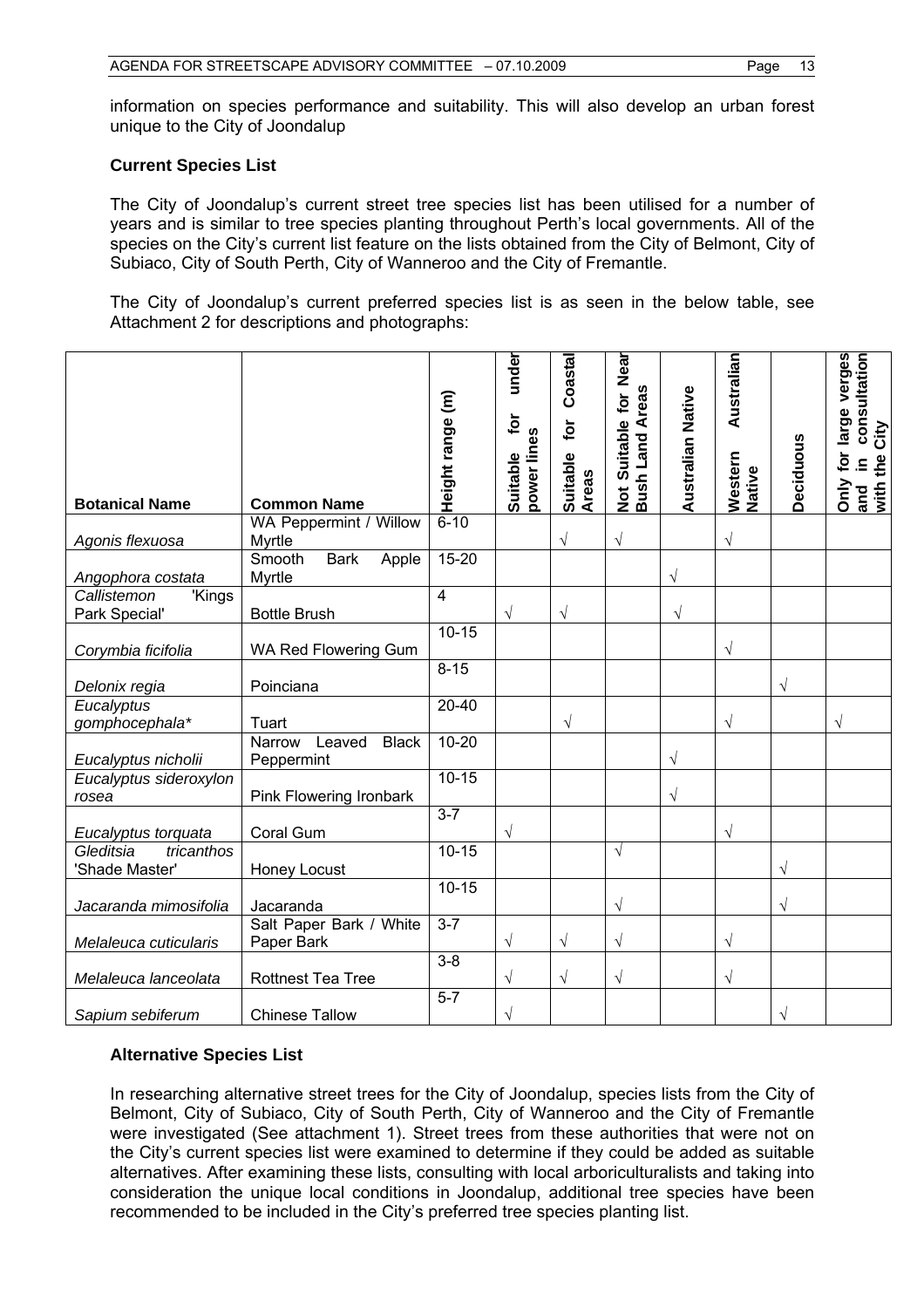The following table lists recommended species that are not currently featured on the City's current species list, but are recommended for addition the City of Joondalup's preferred tree species planting list. Please also see attachment 3 for descriptions and photographs:

| <b>Botanical</b><br><b>Name</b>         | <b>Common Name</b>                    | Height range           | Suitable for under power<br>lines | Coastal<br>tor<br>Suitable<br>Areas | Near<br>$\mathbf{\tilde{e}}$<br>Not Suitable ror<br>Bush Land Areas | Australian Native | Australian<br>Western<br>Native | Deciduous  | verges<br>in consultation with<br>large<br>tor<br>and in o<br>the City<br>Only |
|-----------------------------------------|---------------------------------------|------------------------|-----------------------------------|-------------------------------------|---------------------------------------------------------------------|-------------------|---------------------------------|------------|--------------------------------------------------------------------------------|
| Allocasuarina fraseriana                | Fraser's<br>western<br>or<br>sheoak   | $10 - 13$              |                                   | $\sqrt{}$                           |                                                                     |                   | $\sqrt{}$                       |            |                                                                                |
| Angophora hispida                       | Dwarf apple-myrtle                    | $8 - 10$               |                                   | $\sqrt{}$                           |                                                                     | $\sqrt{ }$        |                                 |            |                                                                                |
| Araucaria colunaris                     | Cook Island pine                      | 20-30                  |                                   | $\sqrt{}$                           |                                                                     |                   |                                 |            | $\sqrt{}$                                                                      |
| <b>Brachychiton acerifolius</b>         | Illawarra flame tree                  | $15 - 25$              |                                   |                                     |                                                                     |                   |                                 | $\sqrt{}$  | √                                                                              |
| Callistemon viminalis                   | Weeping bottlebrush                   | $7-9$                  |                                   |                                     |                                                                     | $\sqrt{}$         |                                 |            |                                                                                |
| Celtis australis                        | Nettle tree                           | 15-20                  |                                   |                                     | $\sqrt{ }$                                                          |                   |                                 | $\sqrt{}$  |                                                                                |
| Corymbia citriodora<br>Corymbia eximia  | Lemon scented gum<br>Yellow bloodwood | $20 - 40$<br>$10 - 12$ |                                   |                                     |                                                                     | $\sqrt{}$         |                                 |            | $\sqrt{}$                                                                      |
| Corymbia eximia 'nana'<br>Eucalyptus    | Dwarf yellow bloodwood                | $6 - 8$                |                                   |                                     |                                                                     | $\sqrt{ }$        |                                 |            |                                                                                |
| polyanthemos                            | Red box                               | $15 - 18$              |                                   |                                     |                                                                     | $\sqrt{}$         |                                 |            |                                                                                |
| Eucalyptus rudis                        | Flooded gum                           | 15-20                  |                                   |                                     |                                                                     |                   | V                               |            | V                                                                              |
| Eucalyptus scoparia                     | Wallangara white gum                  | $8 - 12$               |                                   |                                     |                                                                     | $\sqrt{}$         |                                 |            |                                                                                |
| Eucalyptus spathulata                   | Swamp mallet                          | $10 - 12$              |                                   |                                     |                                                                     | $\sqrt{}$         |                                 |            |                                                                                |
| Eucaluptus todtiana                     | Prickly bark                          | $10 - 15$              |                                   |                                     |                                                                     |                   | $\sqrt{}$                       |            |                                                                                |
| Geijera parviflora                      | Wilga                                 | $10 - 12$              |                                   |                                     |                                                                     | $\sqrt{}$         |                                 |            |                                                                                |
| grandaflora<br>Magnolia<br>'little gem' | Laurel magnolia                       | $4-6$                  | $\sqrt{}$                         |                                     |                                                                     |                   |                                 | $\sqrt{ }$ |                                                                                |
| Melaleuca<br>quinquenervia              | Broad leaf paperbark                  | $12 - 15$              |                                   |                                     | $\sqrt{}$                                                           | $\sqrt{}$         |                                 |            | $\sqrt{}$                                                                      |
| Pistacia chinensis                      | Chinese pistachio                     | $10 - 12$              |                                   |                                     |                                                                     |                   |                                 | $\sqrt{ }$ |                                                                                |
| Platanus acerifolia                     | London plane                          | $20 - 30$              |                                   |                                     | $\sqrt{ }$                                                          |                   |                                 |            | $\sqrt{}$                                                                      |
| Platanus orientalis                     | Oriental plane                        | 15-20                  |                                   |                                     | $\sqrt{}$                                                           |                   |                                 |            | $\sqrt{ }$                                                                     |
| Pyrus ussuriensis                       | Manchurian pear                       | $10 - 15$              |                                   |                                     |                                                                     |                   |                                 | $\sqrt{}$  |                                                                                |
| Ulmus parvifolia                        | Chinese elm                           | $10 - 15$              |                                   |                                     | $\sqrt{2}$                                                          |                   |                                 | $\sqrt{}$  | $\sqrt{}$                                                                      |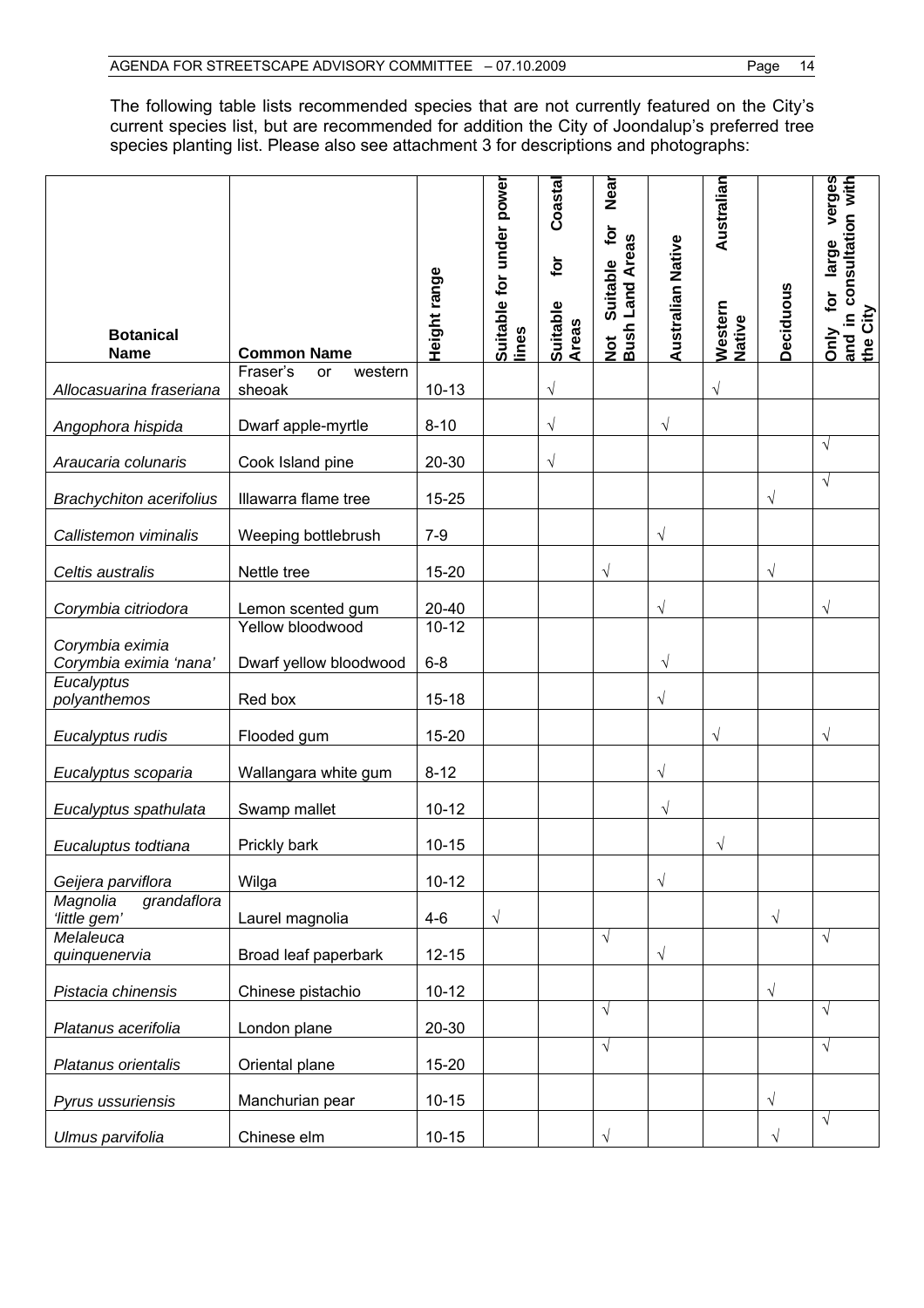### **Legislation/Strategic Plan/Policy Implications**

**Legislation** ELECTRICITY REGULATIONS 1947 - REG 316A Code of Practice for Personnel Electrical Safety for Vegetation Control Work Near Live Power Lines Australian Standard 4373 2007 Pruning of Amenity trees

# **Strategic Plan**

- Key Focus Area: The Natural Environment:
- Objective: To ensure that the City's natural environmental assets are preserved, rehabilitated and maintained.

To engage proactively within the community and other relevant organisations in the preservation of the City's natural environmental assets

- Key Focus Area: The Built Environment
- Objective: To ensure high quality urban development within the City

To progress a range of innovative and high quality urban development within the City

#### **Risk Management considerations:**

Not applicable

**Financial/Budget Implications:** 

Not applicable

#### **Policy Implications**

Not applicable

#### **Regional Significance:**

Not applicable.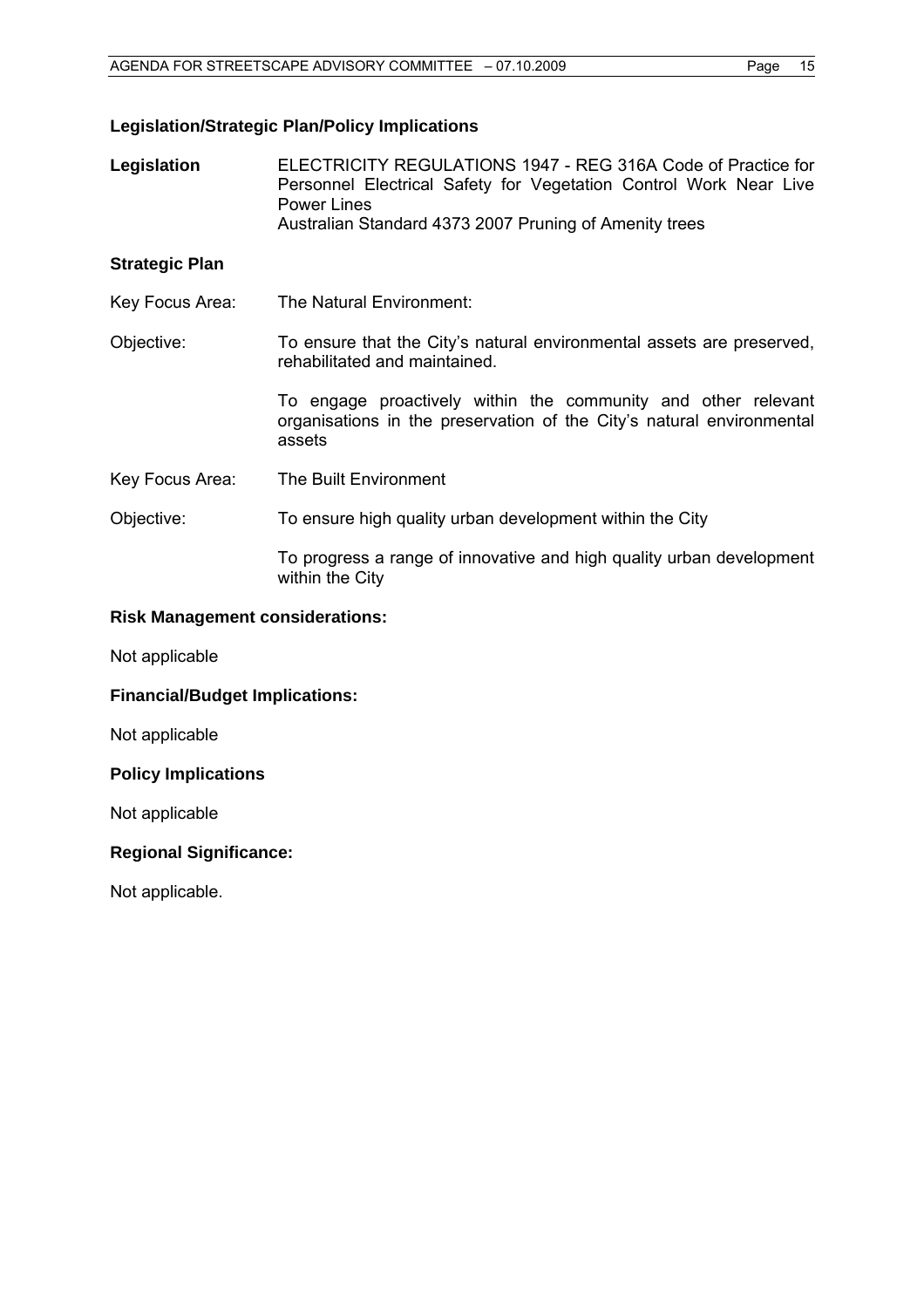#### **Sustainability implications:**

Trees have many positive impacts which contribute to environmental sustainability and the community with their primary benefits seen below:

- Mitigate Global Warming by reducing Green House Gases (GHG)
- Carbon Dioxide Storage and Sequestration
- Reduces the City carbon footprint
- Improve Air Quality
- Pollution Removal
- Increase Energy Savings (shade & windbreaks)
- Trees also reduce energy use in buildings when located to produce shade and windbreaks
- Reduce Urban Heat Island Effect
- Reduce Asphalt Temperature
- Rain Fall Interception

## **Consultation:**

While investigating the additional street tree species the City contacted the City of Belmont, City of Wanneroo, City of Stirling and City of Subiaco to discuss the overall success or failure of both native and exotic species.

In addition the City consulted local arboriculturalists to gain their perspective on the current plantings within the Perth metropolitan area and any potential species which could be utilised.

# **COMMENT**

To ensure that the City continues to protect and develop its natural street tree assets a diverse species list is essential and will contribute to the City's efforts to reduce greenhouse gas emissions.

Although local species would be the preferred choice for future plantings many are not suitable for residential or commercial verges and do not thrive in the urban environment and therefore the use of exotic species needs to be considered. With the implementation of appropriate maintenance practices there is a place for both natives and exotic tree species in the streetscapes throughout the City of Joondalup.

A number of Metropolitan local governments have developed street tree strategies, which involve allocating one to two species of trees to any given street. This process demonstrates a clear plan for developing a themed future urban forest. It also goes towards replacing the established but aging street tree population present in many streets within the City.

# **VOTING REQUIREMENTS**

Simple majority.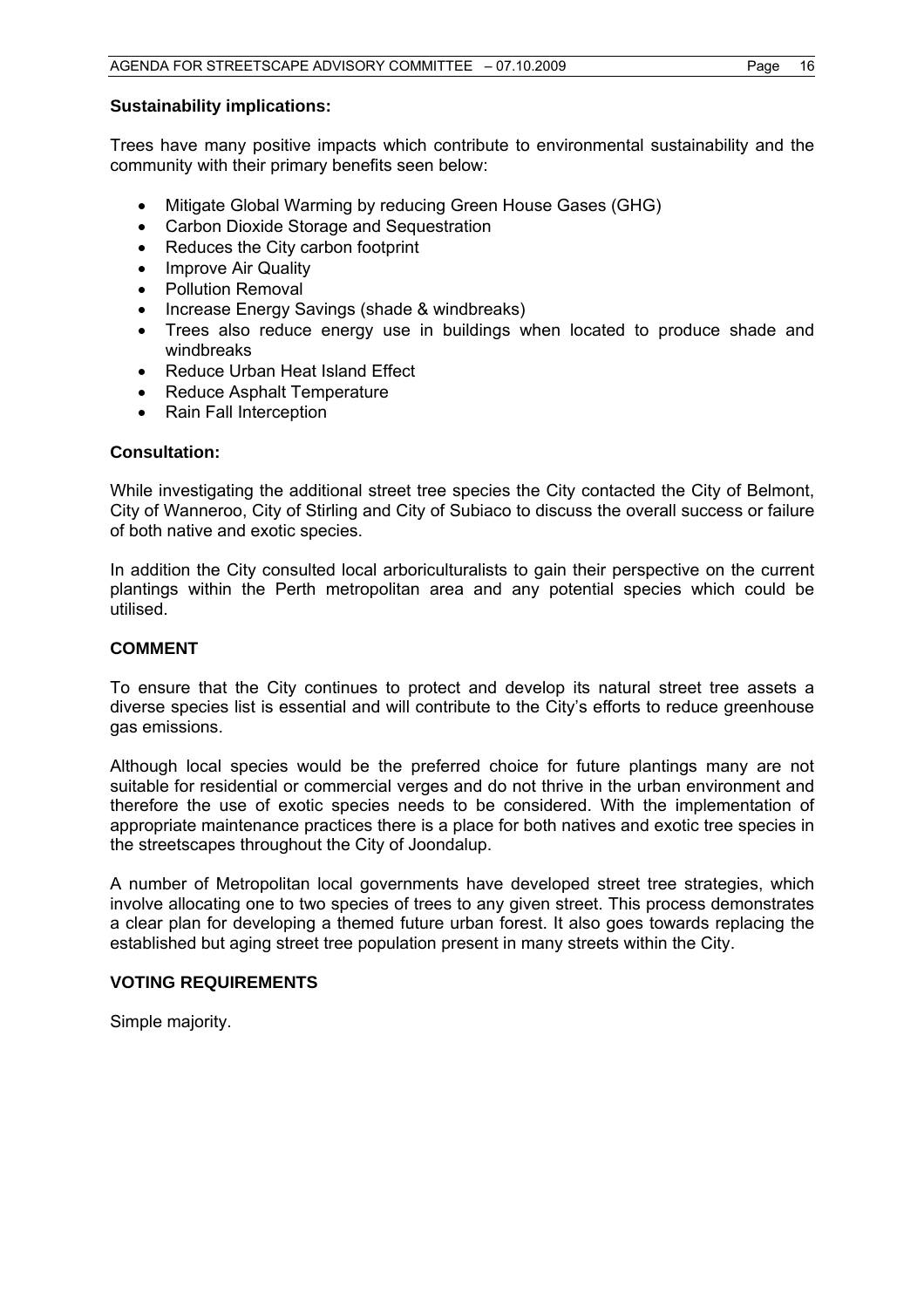#### **RECOMMENDATION**

**That the Streetscape Advisory Committee RECOMMENDS that Council:** 

- **1 ENDORSES the current and recommended preferred street tree species;**
- **2 NOTES that there is a planned approach to tree planting and species within the City of Joondalup;**
- **3 NOTES that the City is developing an over arching methodology for how existing trees are cared for, maintained and dealt with in development applications;**
- **4 CONSIDERS carrying out street tree trials to investigate alternative street tree species.**

*Appendix 1 refers* 

*To access this attachment on electronic document, click here: <Attach1agn071009.pdf>*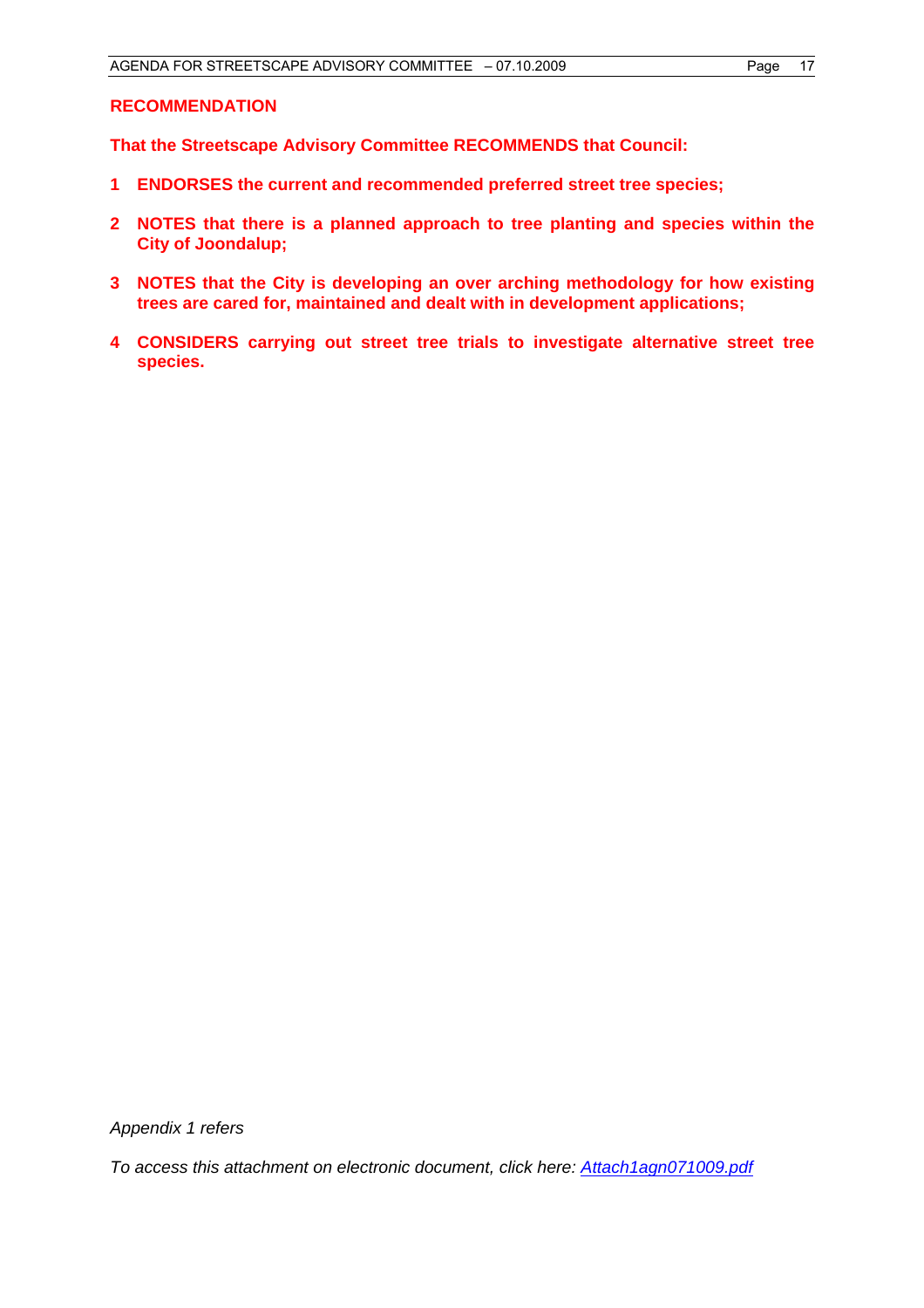# <span id="page-18-0"></span>**MOTIONS OF WHICH PREVIOUS NOTICE HAS BEEN GIVEN**

# **REQUESTS FOR REPORTS FOR FUTURE CONSIDERATION**

**CLOSURE**